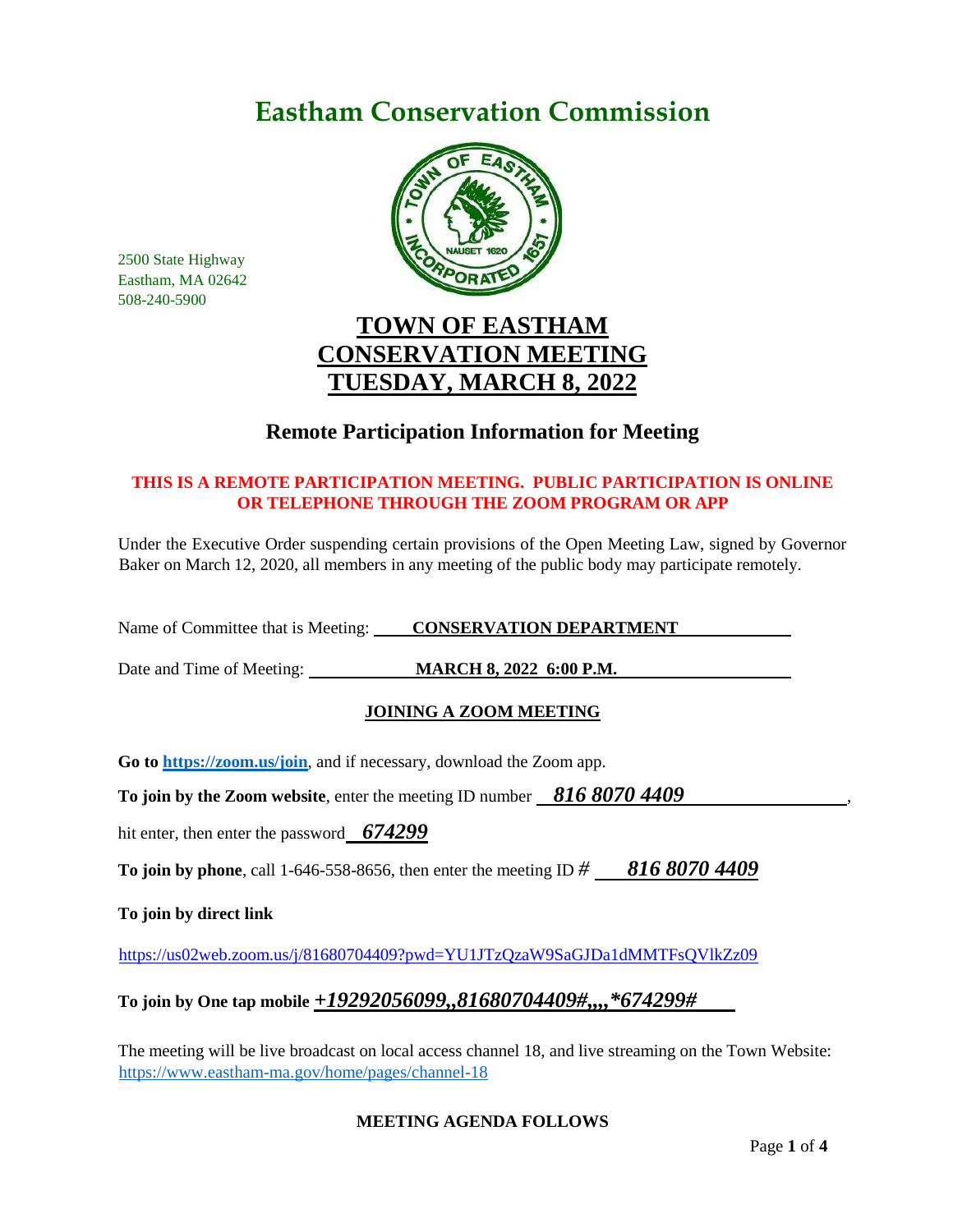# **Eastham Conservation Commission**

2500 State Highway Eastham, MA 02642 508-240-5900



### **AGENDA**

**Conservation Commission Meeting 6:00 P.M, Tuesday, March 8, 2022 Earle Mountain Room Eastham Town Hall 2500 State Highway Eastham, MA. 02642**

## **REMOTE PARTICIPATION ONLY (See Conservation Commission Website for Details)**

The Eastham Conservation Commission will hold a public meeting on Tuesday, March 8, 2022 at 6:00 PM pursuant to Massachusetts General Law (MGL) Ch. 30A, Sections 18-25 (Open Meeting Law), MGL Ch. 131, Section 40 (Wetlands Protection Act) and Ch. 155 of the Code of the Town of Eastham (Eastham Wetlands Protection Bylaw), in order to consider the following:

## **PUBLIC HEARINGS**

**Notice of Intent filed by John and Dawn Geyer.** Applicant proposes reconstruction of a rock revetment with an increase in elevation and nourishment at property located at 245 Sparrow Road, Map 04, Parcel 187.

**Notice of Intent filed by Andrew and Katherine Vilardo.** Applicant proposes reconstruction of a rock revetment with an increase in elevation and nourishment at property located at 265 Sparrow Road, Map 04, Parcel 186.

**Notice of Intent filed by Holly and Ralph Ormon.** Applicant proposes to construct and addition, water service installation and a new septic system at property located at 180 Great Pond Road, Map 14, Parcel 099.

**Notice of Intent filed by Michael Enos.** Applicant proposes after the fact filing of mitigation for unapproved site work at property located at 90 Log Cabin Road, Map 07, Parcel 163.

**Continuation of Notice of Intent filed by Edward Webber.** Applicant proposes stabilization of a portion of an existing concrete seawall and concrete boat ramp, construction of a stairway, and installation of a three-foot planting zone at the bottom of a coastal bank at property located at 75 Cove Road, Map 18, Parcel 050A.

**Continuation of Notice of Intent filed by Avigdor Konig.** Applicant proposes construction and ongoing maintenance of a sand drift fence at property located at 29 Longstreet Lane, Map 10, Parcel 334.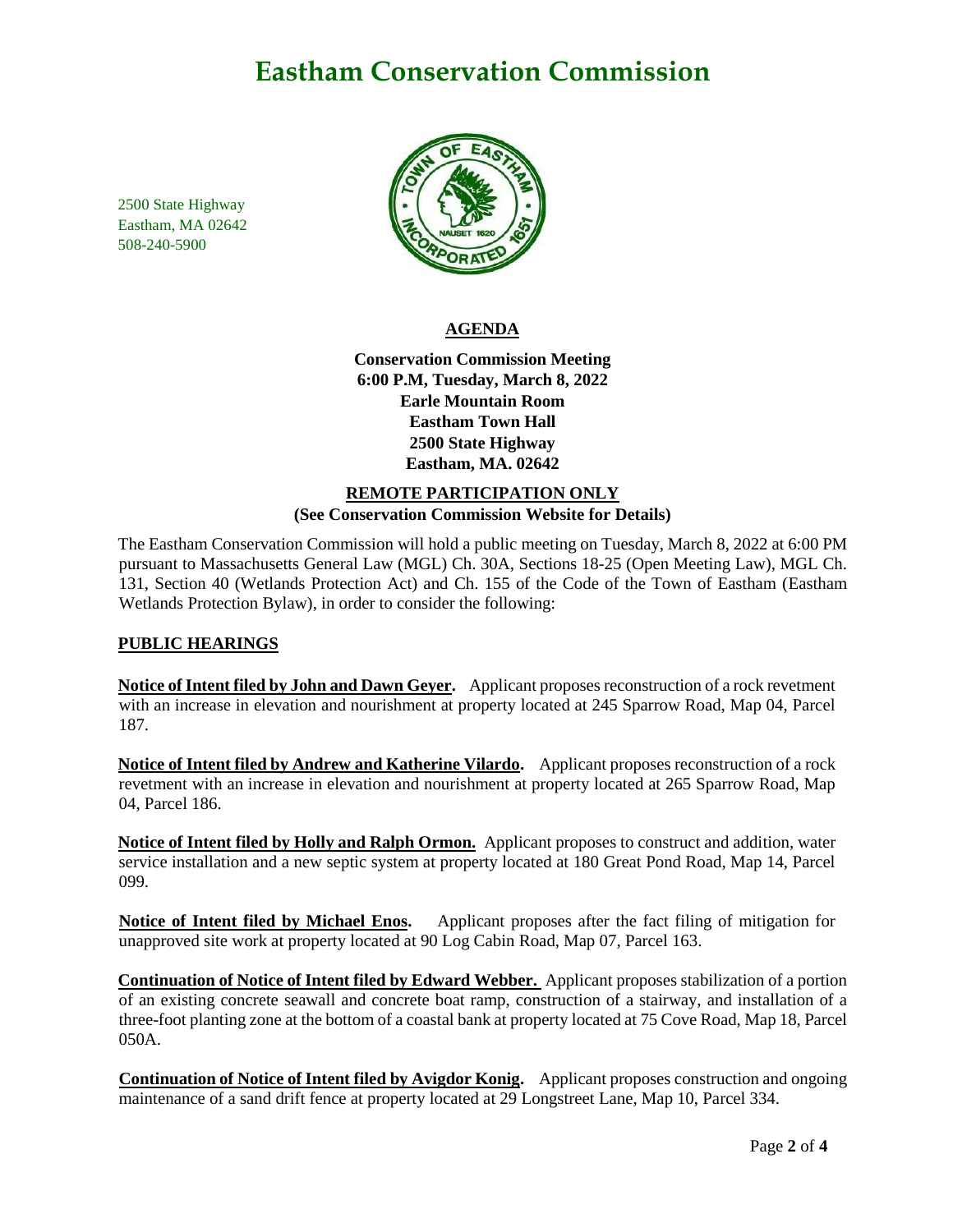### **REGULATORY DETERMINATIONS**

**Request for Determination of Applicability filed by Richard Lembach.** Applicant proposes to install a generator at property located at 14 Charlie Noble Way, Map 20, Parcel 084.

**Request for Determination of Applicability filed by Gail Bedoukian.** Applicant proposes water service installation, resurface driveway, add cobblestone-edging, stepping-stones and restore mitigation at property located at 18 Horton Way, Map 7, Parcel 493A.

**Request for Determination of Applicability filed by George Z. & Marta Tzepos.** Applicant proposes to install a dried laid stone patio at property located at 26 Salt Marsh Way, Map 17, Parcel 687F2.

**Request for Determination of Applicability filed by Susan R. Scribner.** Applicant proposes to upgrade and existing septic system at property located at 290 Windjammer Way, Map 19, Parcel 080.

**Request for Determination of Applicability filed by Dianne and Todd Leslie.** Applicant proposes water service installation at property located at 5 Blue Heron Way, Map 18, Parcel 295B.

**Request for Determination of Applicability filed by Peggy Mcdermott.** Applicant proposes water service installation at property located at 25 Blue Heron Way, Map 18, Parcel 265.

**Request for Determination of Applicability filed by Marc Costa.** Applicant proposes water service installation at property located at 310 Hay Road, Map 18, Parcel 286.

### **ADMINISTRATIVE MATTERS**

**Preparation of Amended Order of Conditions (SE 19-1762)**. Permittee (Town of Eastham) proposes expanding approved truck access from First Encounter Beach to the Boat Meadow Aquaculture Development Area to include the months of June-September at property located at 1620 Samoset Road, Map 16, Parcel 012.

**Request for Certificate of Compliance for SE 19-1730** for construction of a pool with a retaining wall at property located at 420 Bridge Road, Map 20, Parcel 071.

**Continuation of Request for Certificate of Compliance for SE 19-1253** for maintenance of stone revetment and nourishment of coastal bank at property located at 21 Gail's Way, Map 07, Parcel 572.

**Continuation of Request for Certificate of Compliance for SE 19-1636** for remodeling and constructing a garage addition to an existing dwelling, installation of a septic system, driveway expansion and the construction of a deck at property located at 135 Eldredge Drive, Map 1, Parcel 057.

**Request for Administrative Review filed by Joe Mistretta.** Applicant proposes to remove two trees at property located at 45 Mallard Lane, Map 13, Parcel 099.

#### **Violations**

Continuation  $-3$  Nans Way

#### **Liaison Reports**

#### **Education & Training Updates**